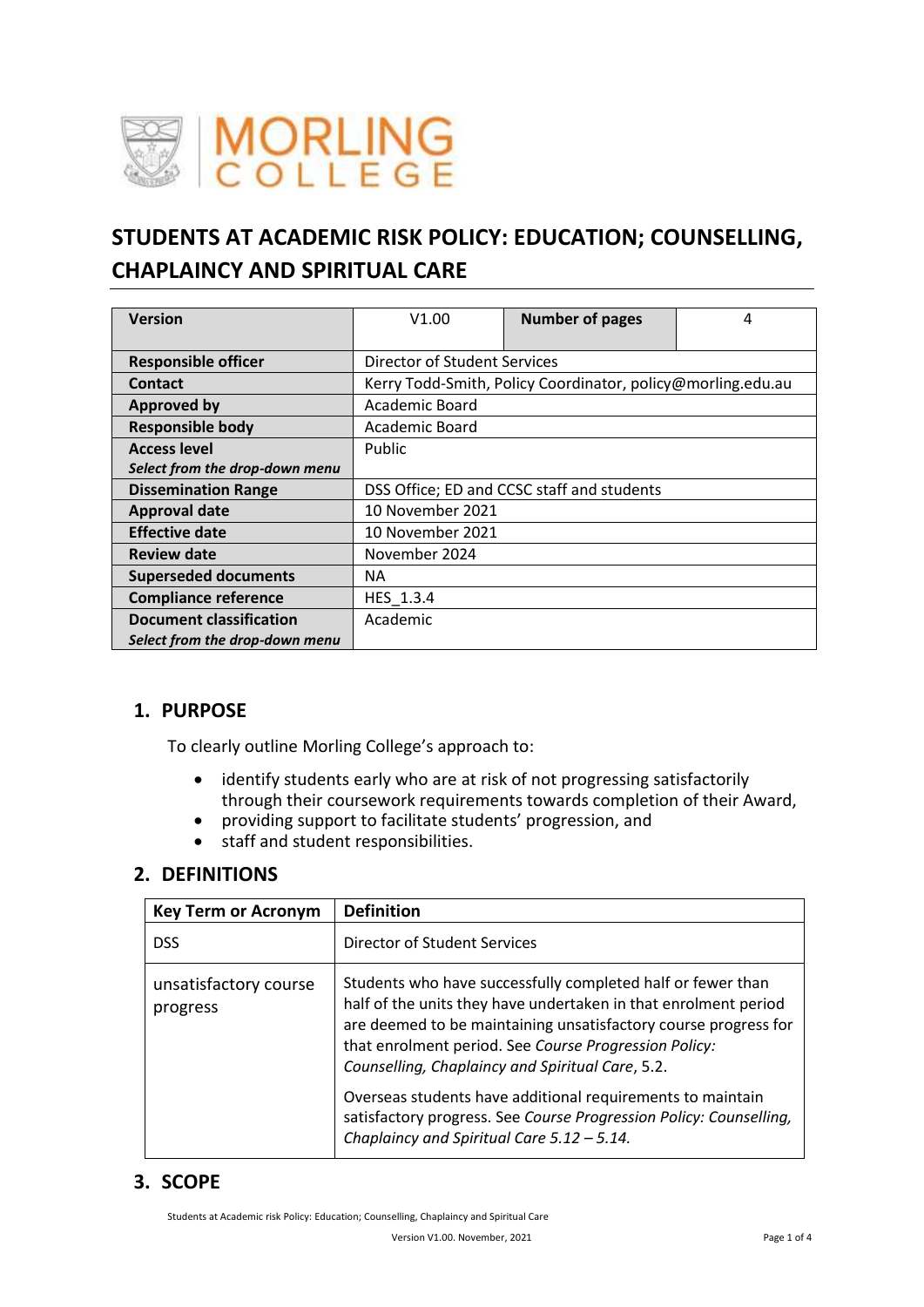This policy applies to all students enrolled in courses at Morling College in the faculties of Education; Counselling; Chaplaincy and Spiritual Care.

# **4. POLICY STATEMENT**

Morling College is committed to providing quality experiences and outcomes for students and this extends to a nurturing educational environment that places emphasis on student engagement. A student may be identified as requiring additional academic support if they are not progressing satisfactorily in their studies or are at significant risk of not progressing satisfactorily.

# **5. PRINCIPLES**

#### 5.1 Identifying student at risk

A student may be identified as 'at risk' of making unsatisfactory progress in their studies if one or more factors such as those listed below are present:

- medical illness, injury, psychological condition, or disability
- family or carer responsibilities
- behaviour, which is consistently disruptive, volatile or otherwise in breach of the Morling College Community Code and/or the Student Code of Conduct Policy and is considered to be misconduct
- inadequate level of English language proficiency
- provisional enrolment or pattern of deferral
- change to a new field of study that may challenge previously successful approaches to learning
- failure to pass an assessment task
- failure to attend compulsory teaching and assessment components
- failure to complete a required assessment element or practicum
- unsatisfactory attendance record
- minimal class participation/engagement.

#### 5.2 Support for students at risk

Morling College provides a range of academic support services to assist students who are struggling with their study demands. These include:

- academic advisory support
- academic tutoring
- academic writing and study skills support
- library support
- pastoral and spiritual care

Accredited counsellors are available to support the wellbeing of students via the Ezra Centre.

Some courses appoint Study Mentors who assist student navigate their way to course success.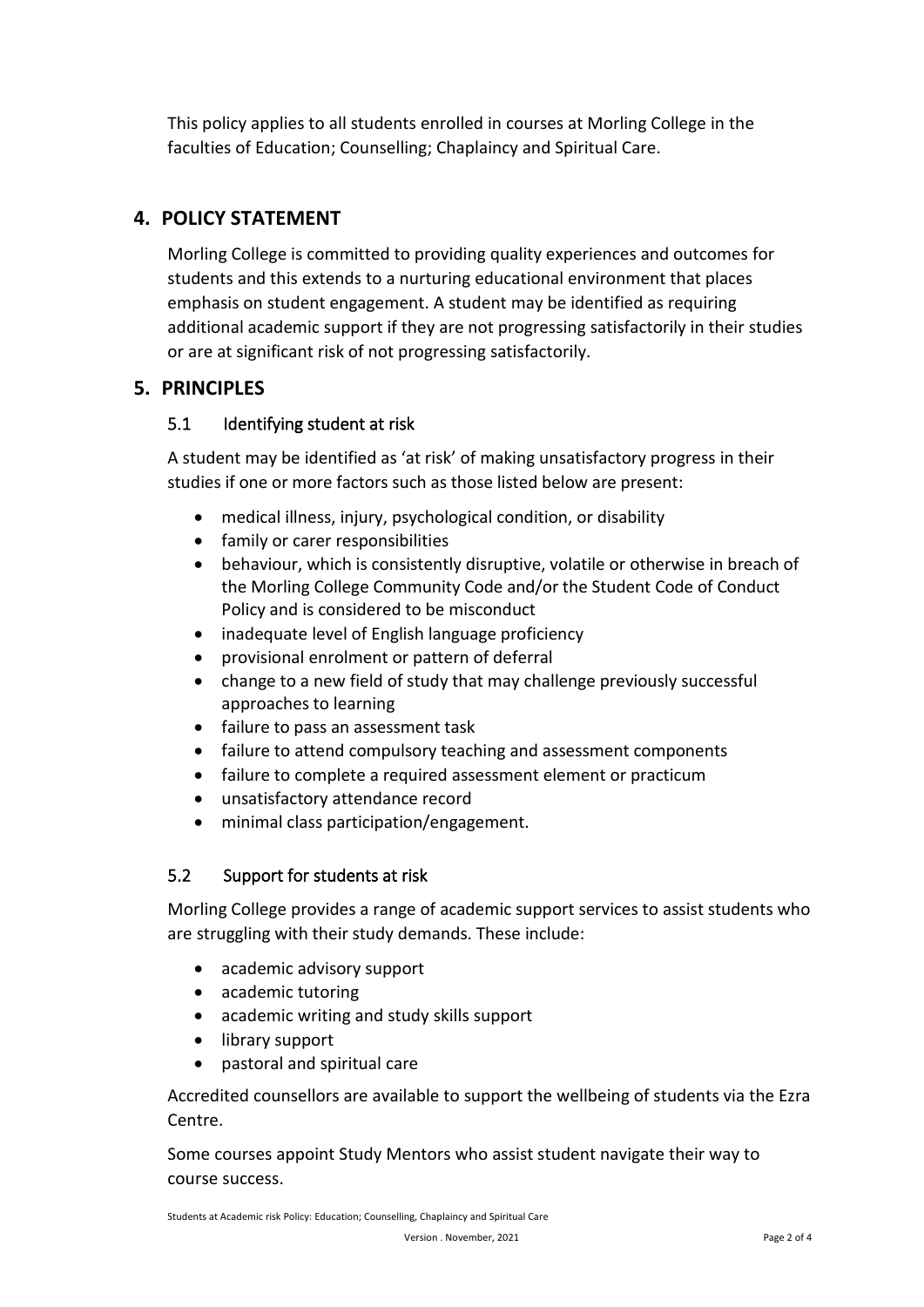### 5.3 Responsibilities

#### 5.3.1 Students

Students are expected to pursue their studies with diligence. They are responsible for their own course progression, and for seeking support early when difficulties are encountered. They are also responsible for acting on advice when support services are recommended.

#### 5.3.2 Director of Student Services

Director of Student Services has overall responsibility for the college-wide services that support students' wellbeing and their academic progress.

#### 5.3.3 Dean of Students

The Dean of Students promotes student wellbeing and is a contact point for student who encounter difficulties in their student and referring them to available support services.

#### 5.3.4 Faculty Deans

Faculty Deans oversee the management of course progression and are responsible for ensuring students at risk are identified and that support processes for students in the faculty are implemented.

#### 5.3.5 Unit Coordinators and Lecturers

Unit Coordinators and Lecturers identify students who may benefit from additional support based on performance in assessment or other diagnostic tasks. They ensure that the students are aware of the available support services and how to access them. They implement support processes and refer students at risk to support services.

#### 5.3.6 Faculty Administrators

Administrators who oversee specific programs or courses, monitor academic progress, and coordinate with academics can advise student of available support and refer 'at risk' students to the appropriate academic or support service/s.

#### 5.3.7 Academic Tutor

The Academic Tutor provides academic writing and study skills support to assist students understand and meet the requirements of assessment tasks.

#### 5.3.8 Librarians

Librarians provide learning support, particularly in utilizing library resources.